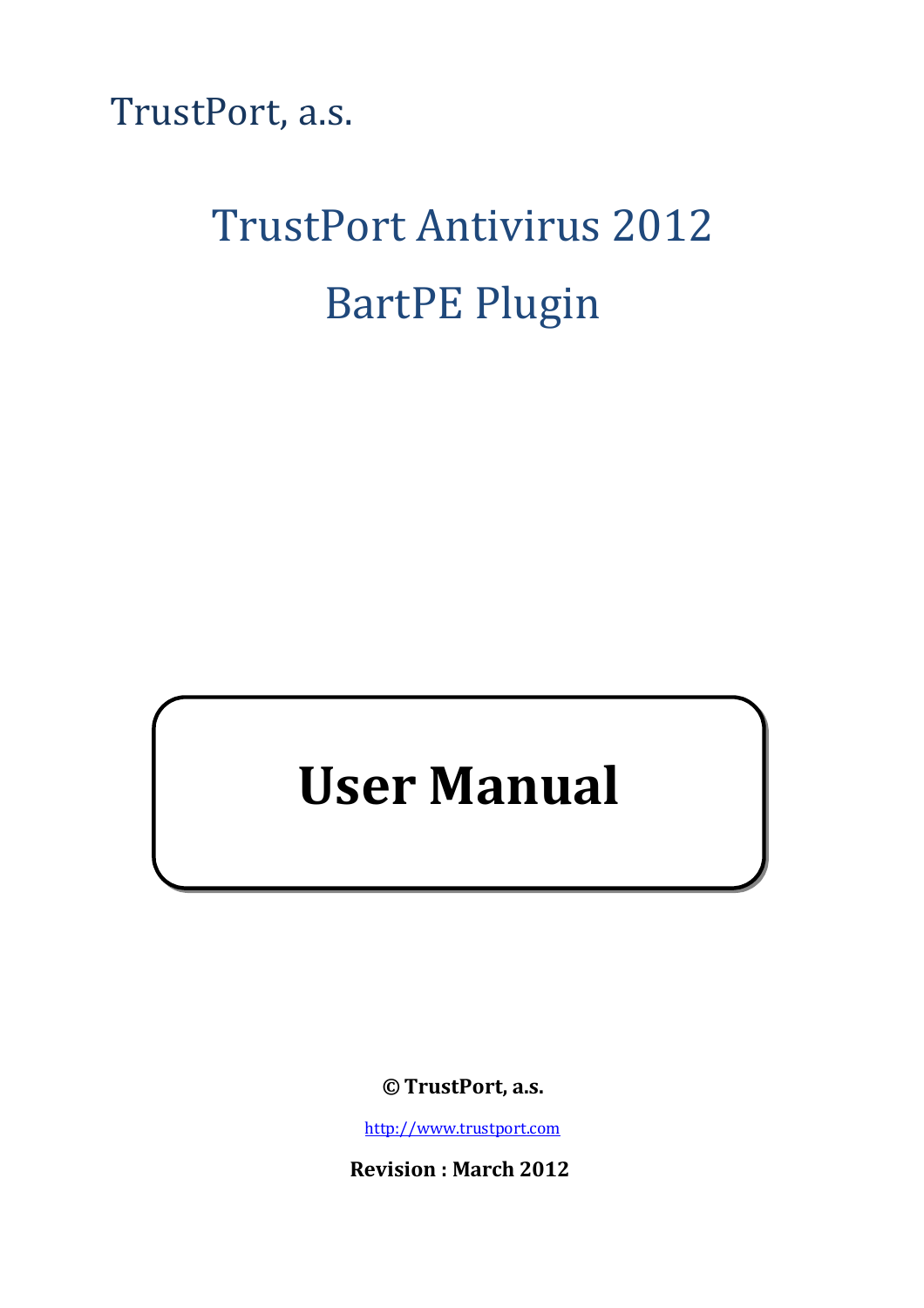# **CONTENTS**

| 3.In depth description how to create a boot CD with TrustPort Antivirus BartPE Plugin. 5 |
|------------------------------------------------------------------------------------------|
|                                                                                          |
|                                                                                          |
|                                                                                          |
|                                                                                          |
| v.Creating the boot disk BartPE with the help of the application PE Builder11            |
|                                                                                          |
|                                                                                          |
|                                                                                          |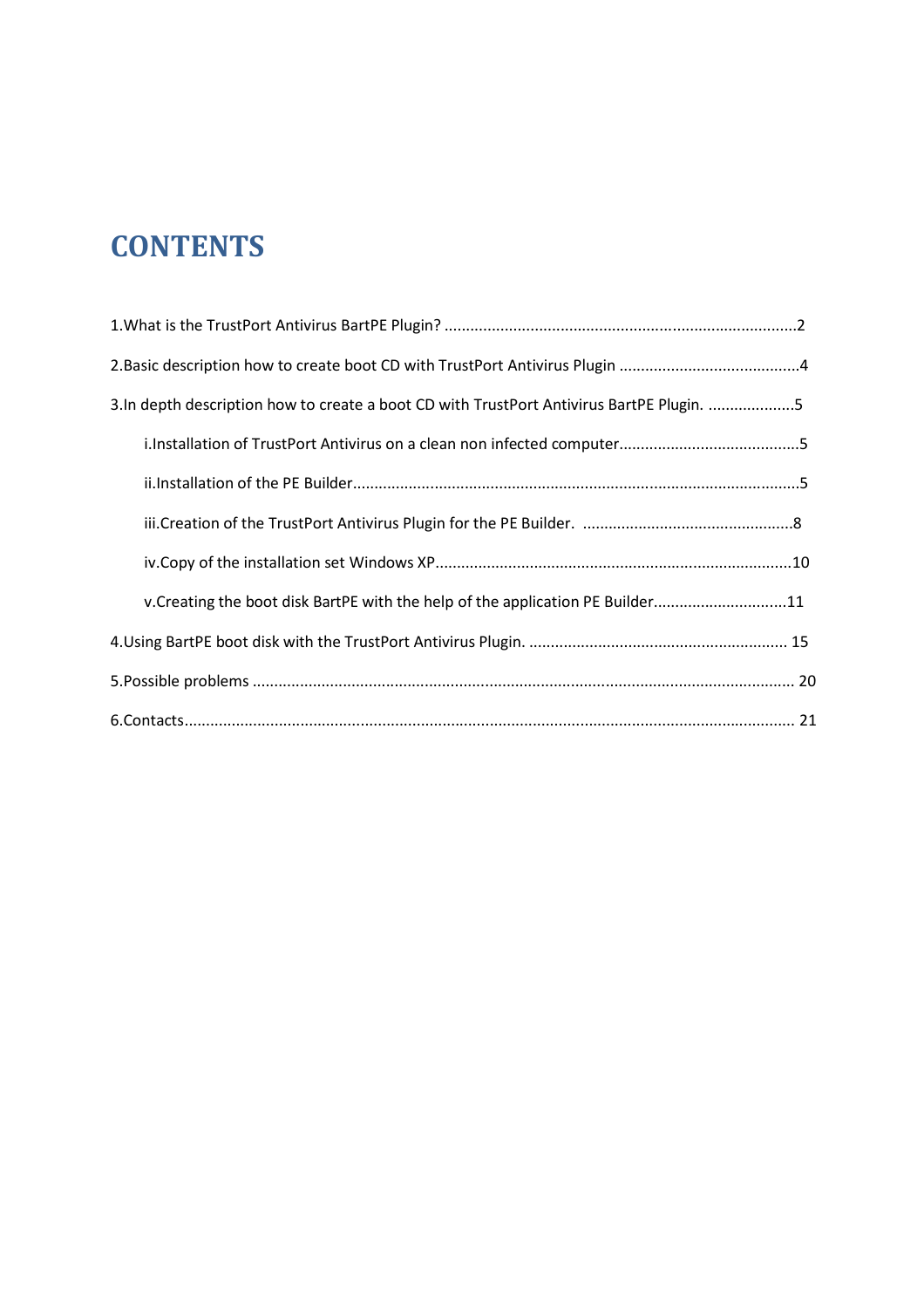## **1. What is the TrustPort Antivirus BartPE Plugin?**

TrustPort Antivirus BartPE Plugin is an antivirus product, which is located on a boot CD / DVD / Flash memory and enables the user to boot the computer from this CD, regardless of the system located on the infected computer. This enables the removal of malicious code from the infected computer, which cannot be removed with conventional methods. Some cases where this program may be used include; during the installation of the antivirus program on to an already infected computer, or in case there is a penetration of malicious code on to the computer despite the fact that the computer already has an antivirus program (if an antivirus program does not have an updated a database of virus definitions), and the antivirus program is not able to remove this malicious code. The reason may be that the malicious code runs even before the resident protection of the antivirus and blocks access to the infected files.

It is for these cases that the antivirus product TrustPort Antivirus BartPE Plugin is intended. By starting the computer from the boot CD prevents the malicious code form being run on the infected computer, and it is therefore possible to remove the virus.

TrustPort Antivirus BartPE Plugin is not supplied on the boot CD, but it is necessary firstly to create this bootable CD on a non-infected computer.

What is needed to create the boot CD?

- License of the product TrustPort Antivirus, TrustPort Internet Security or TrustPort Total Protection.
- Installation medium running Windows XP service pack SP1 or higher or with Windows Server 2003.
- PE Builder software for the creation of a BartPE boot media.
- Burning CD / DVD drive.
- In cases where on your computer you are using non-standard drivers for access to the hard drive and network card, you will also need these drivers.

The steps for creating a boot CD are described in Chapter 3. In depth description how to create boot CD with TrustPort Antivirus BartPE Plugin.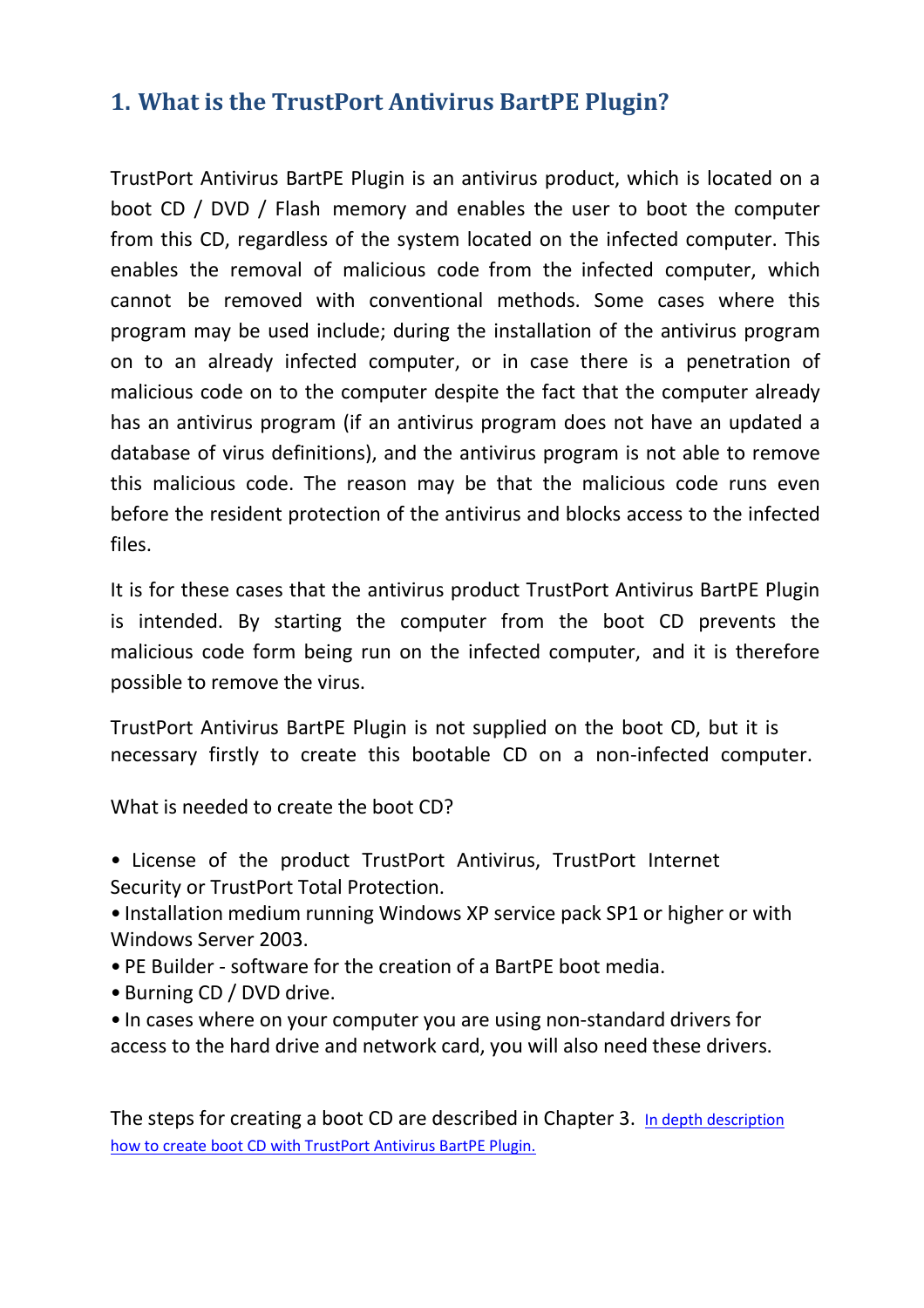# **2. Basic description how to create boot CD with TrustPort Antivirus Plugin**

#### **1) Install TrustPort Antivirus on a non infected computer.**

Actual version of TrustPort Antivirus can be downloaded here:

http://www.trustport.com/en/download

#### **2) Update the database of virus samples.**

#### **3) Install PE Builder.**

Download the installation package PE Builder from web pages http://www.nu2.nu/pebuilder/ from the download section and install it to the folder C:\pebuilder3110. We recommend downloading version 3.1.10a.

#### **4) Create a Plugin TrustPort Antivirus for PE Builder.**

In the Easy GUI -> Antivirus -> More functions -> Prepare BartPE Plugin. After choose the folder C:\pebuilder3110\Plugin and click on "OK".

#### **5) Copy the installation set Windows XP with the service pack SP1.**

Copy the installation set Windows XP with the service pack SP1 or higher, or with Windows Server 2003 to the folder c:\xpinst.

Windows Vista, or Windows 7 cannot be used.

#### **6) Create the boot CD BartPE with the help of application PE Builder.**

Turn on the application pebuilder.exe, which can be found in the section C:\PEBuilder. Into the field "Source :" enter c:\xpinst and choose "Burn to CD/DVD".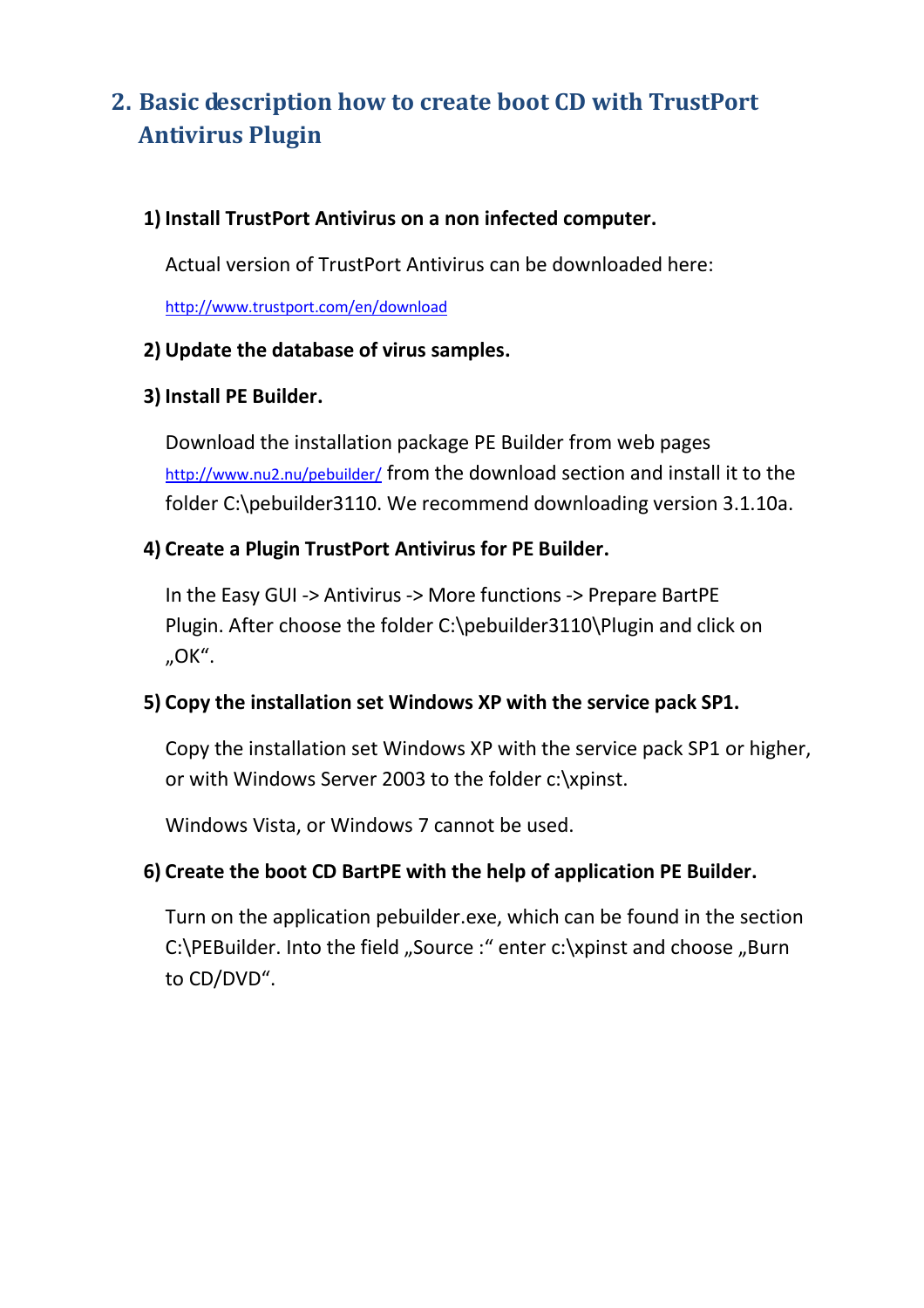# **3. In depth description how to create a boot CD with TrustPort Antivirus BartPE Plugin.**

TrustPort Antivirus BartPE Plugin is not supplied on a previously prepared medium (CD/DVD), but it is firstly necessary to prepare this boot CD on a clean non infected computer.

**The steps for creating the boot CD :**

#### **1. Installation of TrustPort Antivirus on a clean non infected computer.**

Install TrustPort Antivirus, TrustPort Internet Security or TrustPort Total Protection on a clean non infected computer.

After the installation update the antivirus program and its database of virus definitions.

#### **2. Installation of the PE Builder.**

Download the installation package PE Builder from the web pages http://www.nu2.nu/pebuilder/ from the download section.

We recommend downloading version 3.1.10ahttp://www.nu2.nu/download.php?sFile=pebuilder3110a.exe

With the help of the Windows Explorer we create a new folder on the hard disk named PEBuilder and we copy the installation package into this folder.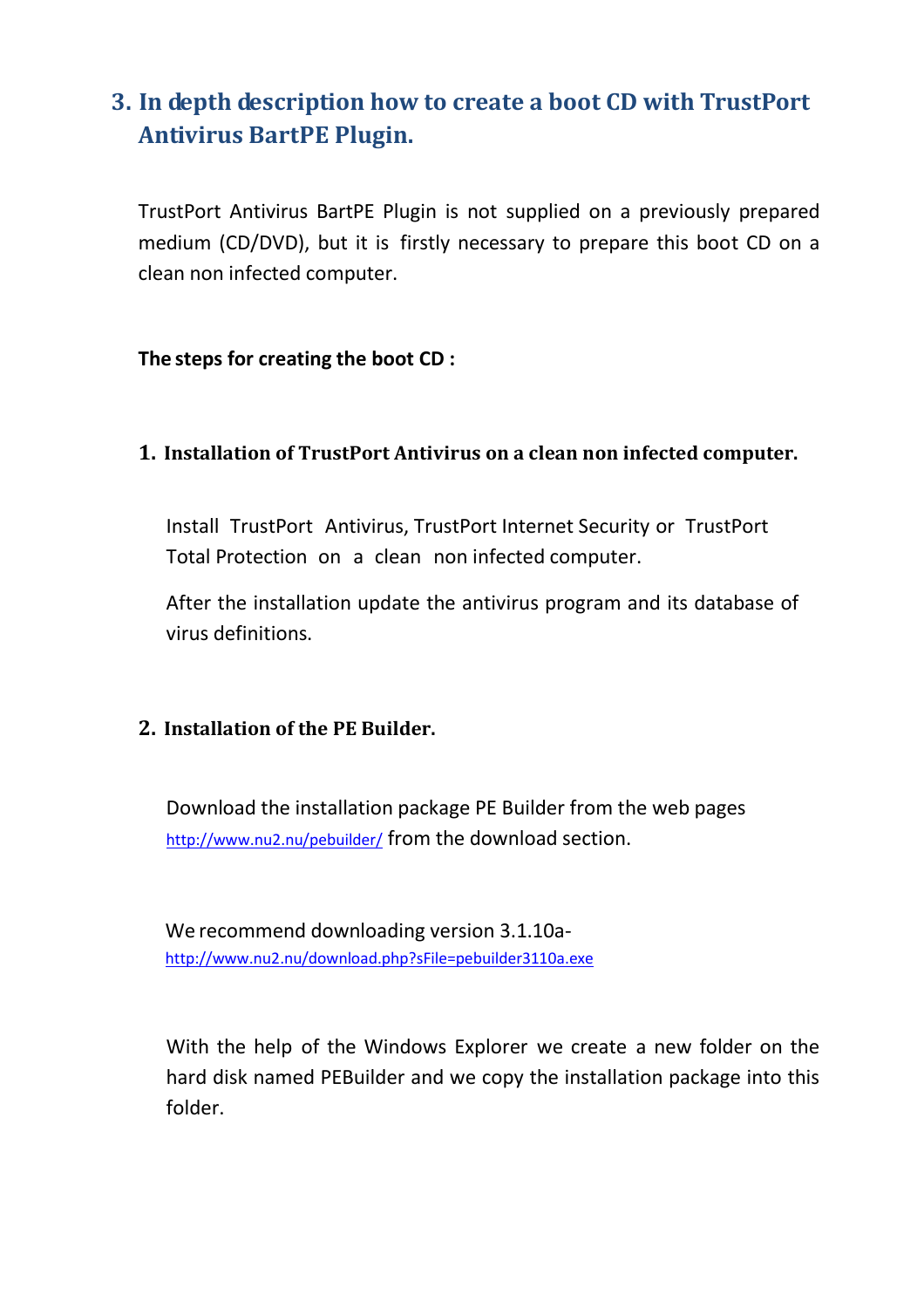

By double clicking on the installation package pebuilder3110a.exe the installation is enabled.

Choose the language which will be used for the PE Builder.



Install PE Builder into folder C:\pebuilder3110.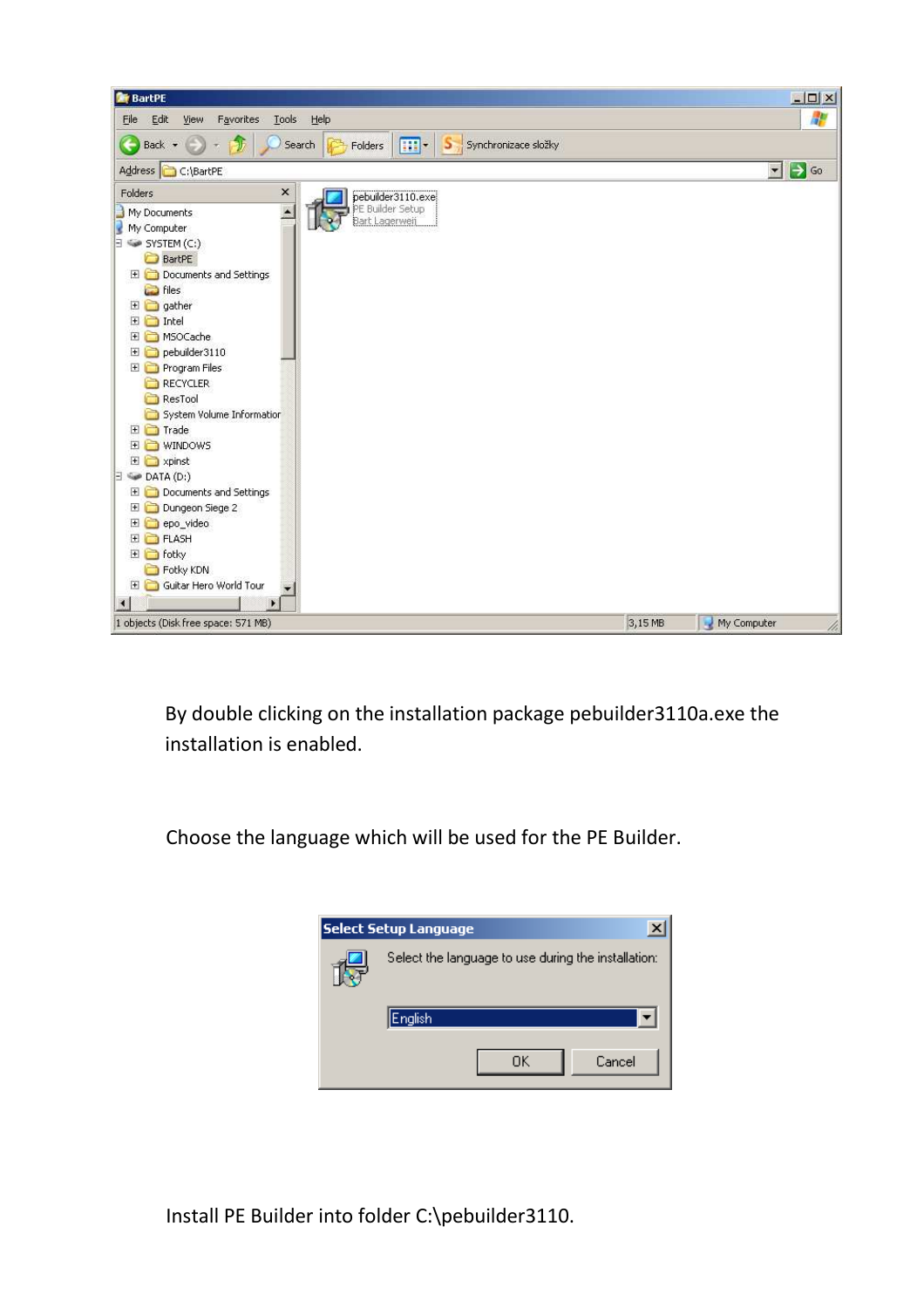| <b>Setup - PE Builder</b>                                                              |
|----------------------------------------------------------------------------------------|
| <b>Select Destination Location</b><br>Where should PE Builder be installed?            |
| Setup will install PE Builder into the following folder.                               |
| To continue, click Next. If you would like to select a different folder, click Browse. |
| c:\pebuilder3110<br>Browse                                                             |
|                                                                                        |
| At least 5,9 MB of free disk space is required.                                        |
| Cancel<br>$\leq$ $\underline{B}$ ack<br>$N$ ext >                                      |

After the installation the content of the folder C:\pebuilder3110 will look like this:

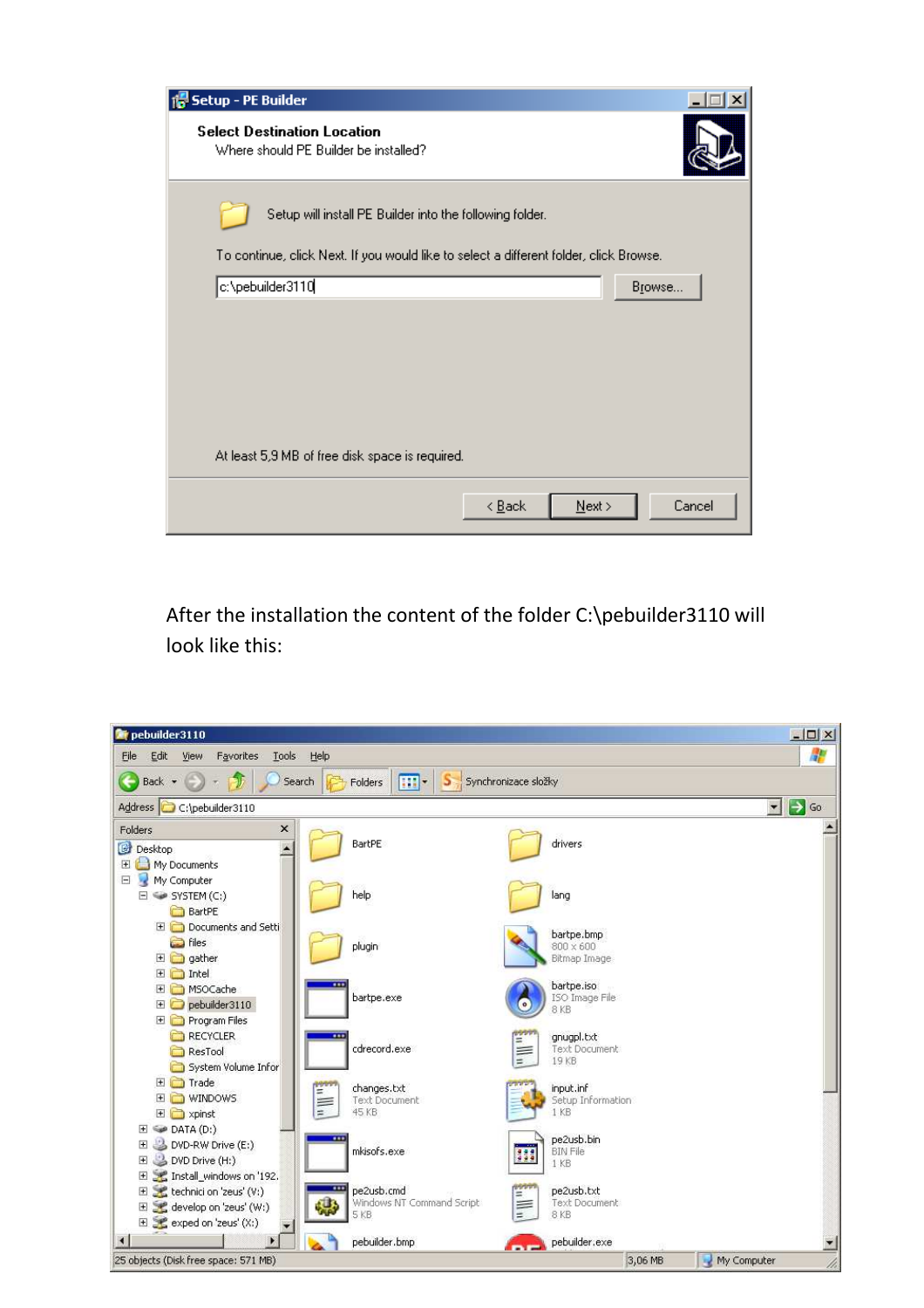#### **3. Creation of the TrustPort Antivirus Plugin for the PE Builder.**

Now create the Plugin for the PE Builder and store it to the folder C:\pebuilder3110\plugin.

Firstly open Easy GUI -> Antivirus -> More functions -> Prepare BartPE Plugin.

|                        | Te TrustPort Total Protection 2012                                    |                                                |                             | $ \Box$ $\times$ $\Box$                |
|------------------------|-----------------------------------------------------------------------|------------------------------------------------|-----------------------------|----------------------------------------|
|                        | <b>Fully Protected</b><br>TrustPort is fully protecting your computer |                                                | <b>C</b> Help               | About General settings »               |
|                        |                                                                       |                                                |                             | <b>TRUSTPORT TOTAL PROTECTION 2012</b> |
|                        | <b>ANTIVIRUS</b>                                                      |                                                |                             | Configure »                            |
|                        | Real Time Protection:                                                 | <b>ENABLED</b>                                 | Scanned / Infected: 755 / 2 |                                        |
|                        | On Demand Scanning:                                                   | Scan for viruses »                             | Scanned / Infected: 0 / 0   |                                        |
|                        |                                                                       | More functions »                               | Last virus found:           | EICAR-Test-File (not a v               |
|                        | Application Inspector:                                                | Show Results From Last Scan<br>Show Quarantine |                             |                                        |
|                        | <b>NETWORK</b>                                                        | Show Antivirus Logs                            |                             | Configure »                            |
|                        | Web Browsing Protection:                                              | Prepare TrustPort USB Antivirus                | Scanned / Infected: 967 / 0 |                                        |
|                        | Email Protection:                                                     | Prepare BartPE Plugin                          |                             |                                        |
|                        | Parental Lock:                                                        | Prepare Windows PE CD                          | Total packets:              | 3 108 117                              |
|                        | Firewall:                                                             | <b>Enable Outgoing Connections</b>             | Blocked:                    | 842                                    |
|                        |                                                                       | More functions »                               | Sent / Received:            | 1 274 304 / 1 832 971                  |
|                        | <b>TOOLS</b>                                                          |                                                |                             | Configure »                            |
|                        | Encrypted Drives:                                                     | Create new encrypted drive                     |                             |                                        |
|                        |                                                                       | Mount »                                        | Unmount »                   |                                        |
|                        | Secure Data Shredding:                                                | Wipe now                                       |                             |                                        |
|                        | Encrypted Archives:                                                   | Open CAR Manager                               |                             |                                        |
|                        | <b>UPDATES</b>                                                        |                                                |                             | Configure »                            |
|                        | Last Virus Update:                                                    | 13.3.2012 at 13:26:22                          | Update now                  |                                        |
|                        | Program Version:                                                      | 2012 (12.0.0.4857)                             | Check now                   |                                        |
| <b>Expert Settings</b> |                                                                       |                                                |                             | Close                                  |

After click on "Prepare BartPE Plugin" find the folder c:\pebuilder3110\plugin and confirm by clicking on "OK". After pressing the "OK" button, the associated files will be copied to the folder c:\pebuilder\plugin.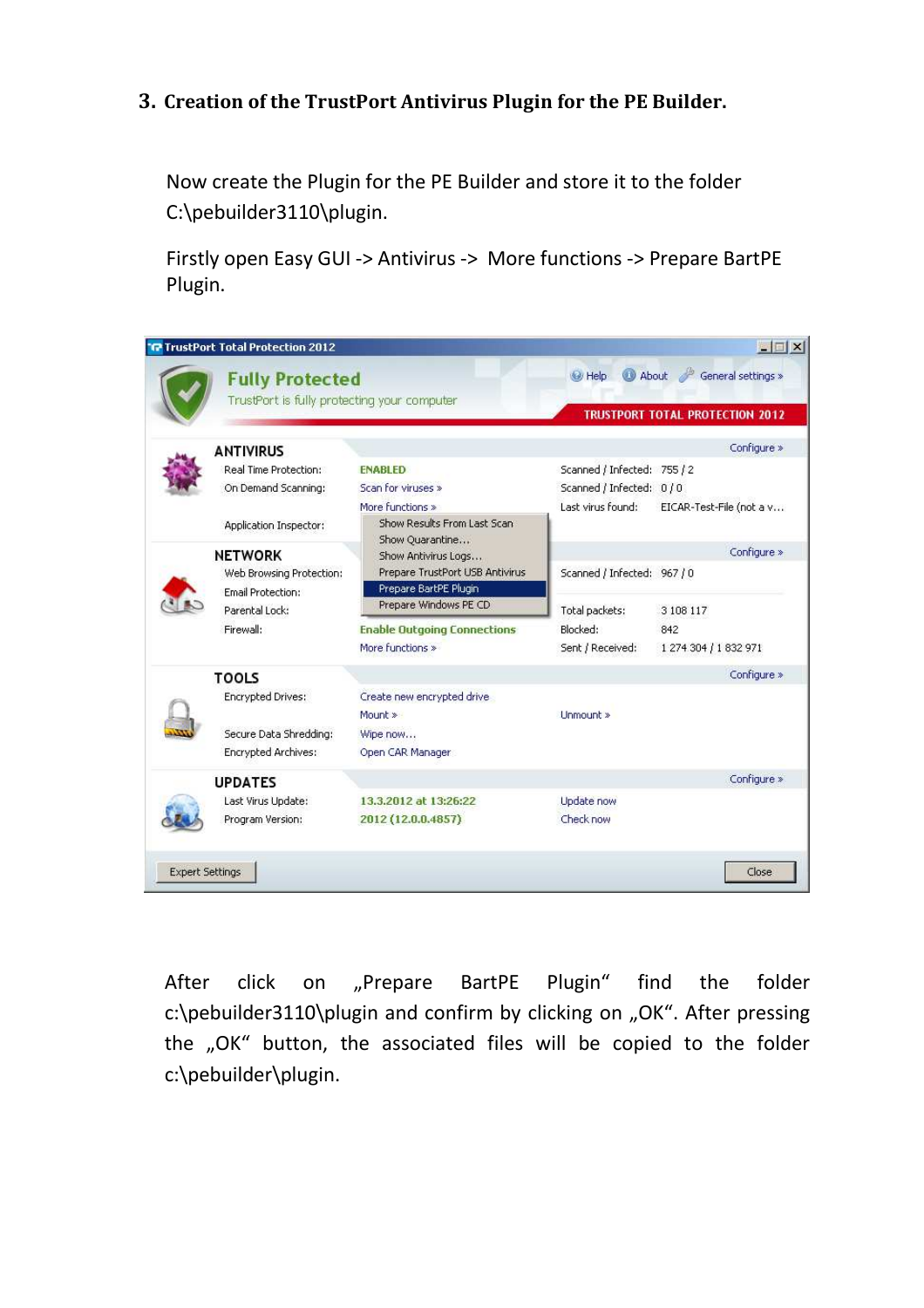| <b>Browse For Folder</b>                                             | $\overline{?}$ |
|----------------------------------------------------------------------|----------------|
| Please select directory where BartPE plugin files will be<br>stored. |                |
| pebuilder3110<br>$\Box$                                              | ▲              |
| BartPE<br>$\overline{\mathbf{H}}$                                    |                |
| drivers<br>$\overline{\mathbf{r}}$                                   |                |
| help<br>$\overline{\mathbf{H}}$                                      |                |
| lang                                                                 |                |
| plugin<br>E                                                          |                |
| !custom                                                              |                |
| ⊡<br>$-42$                                                           |                |
|                                                                      |                |
| plugin<br>Folder:                                                    |                |
| Make New Folder<br>Cancel<br>ОK                                      |                |

In the case that on your computer you are using non standard controls (not supported by PE Builder) for accessing the hard disk or for the network card, you must also copy these controls to the folder c:\pebuilder3110\plugin. Without these controls access would not be possible to the hard disk, also the actualization of TrustPort BartPE Plugin would also not be possible.

More information about the Plugins for the PE Builder can be found here: http://www.nu2.nu/pebuilder/plugins/

#### **4. Copy of the installation set Windows XP.**

For the creation of the boot CD BartPE medium with TrustPort Antivirus BartPE Plugin you must have an installation medium containing the operation system Windows XP with service pack SP1 or higher. Installation medium containing Windows XP without the service pack, Windows Vista or Windows 7 cannot be used.

Insert this installation medium into the CD mechanism of the computer where you are creating the boot disk and copy its content to the directory C:\XPinst.

It is necessary to have enough free space on the disk, the installation set of Windows XP takes approximately 600 MB. After the copying of the installation set the folder looks like the following C:\XPinst: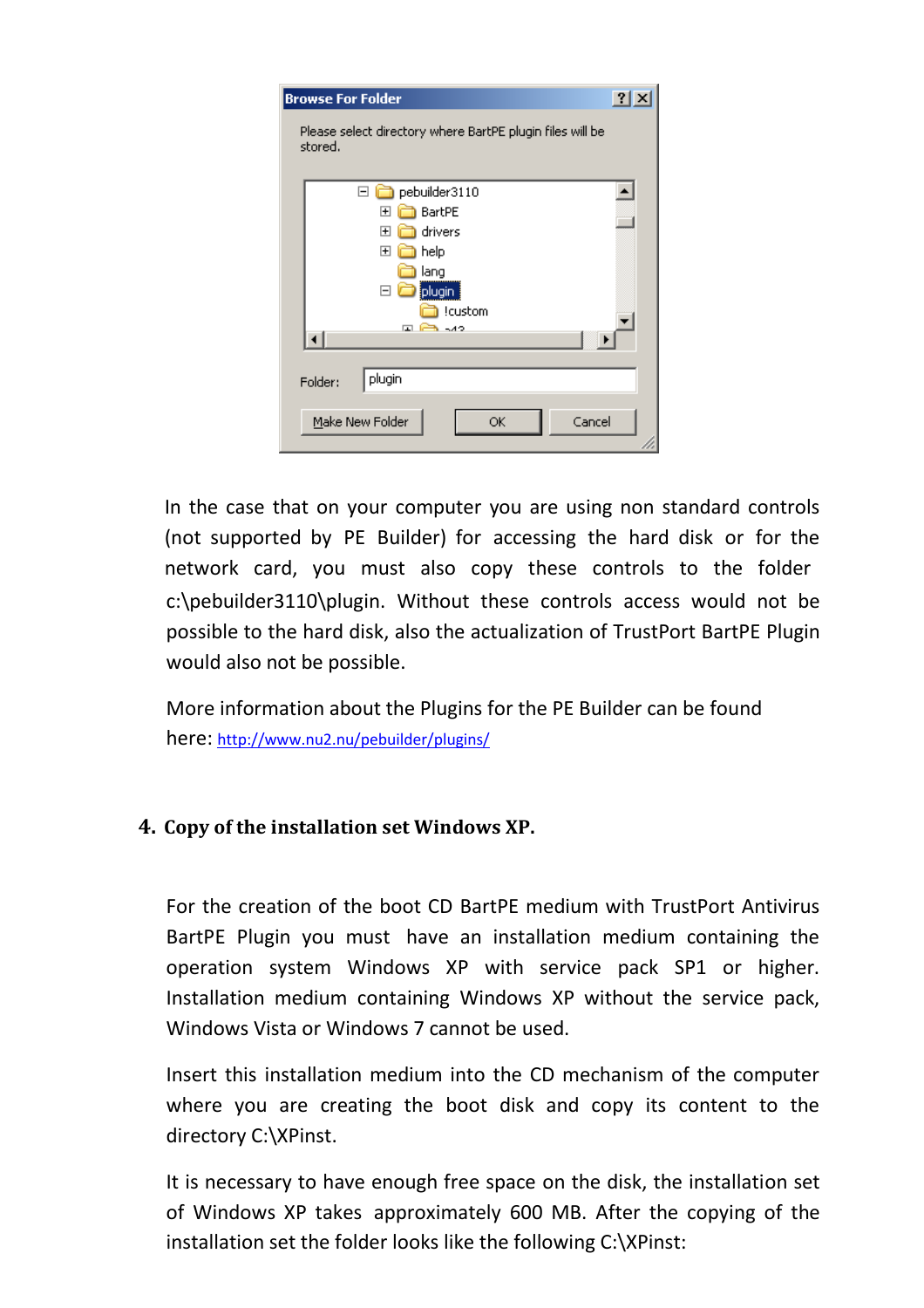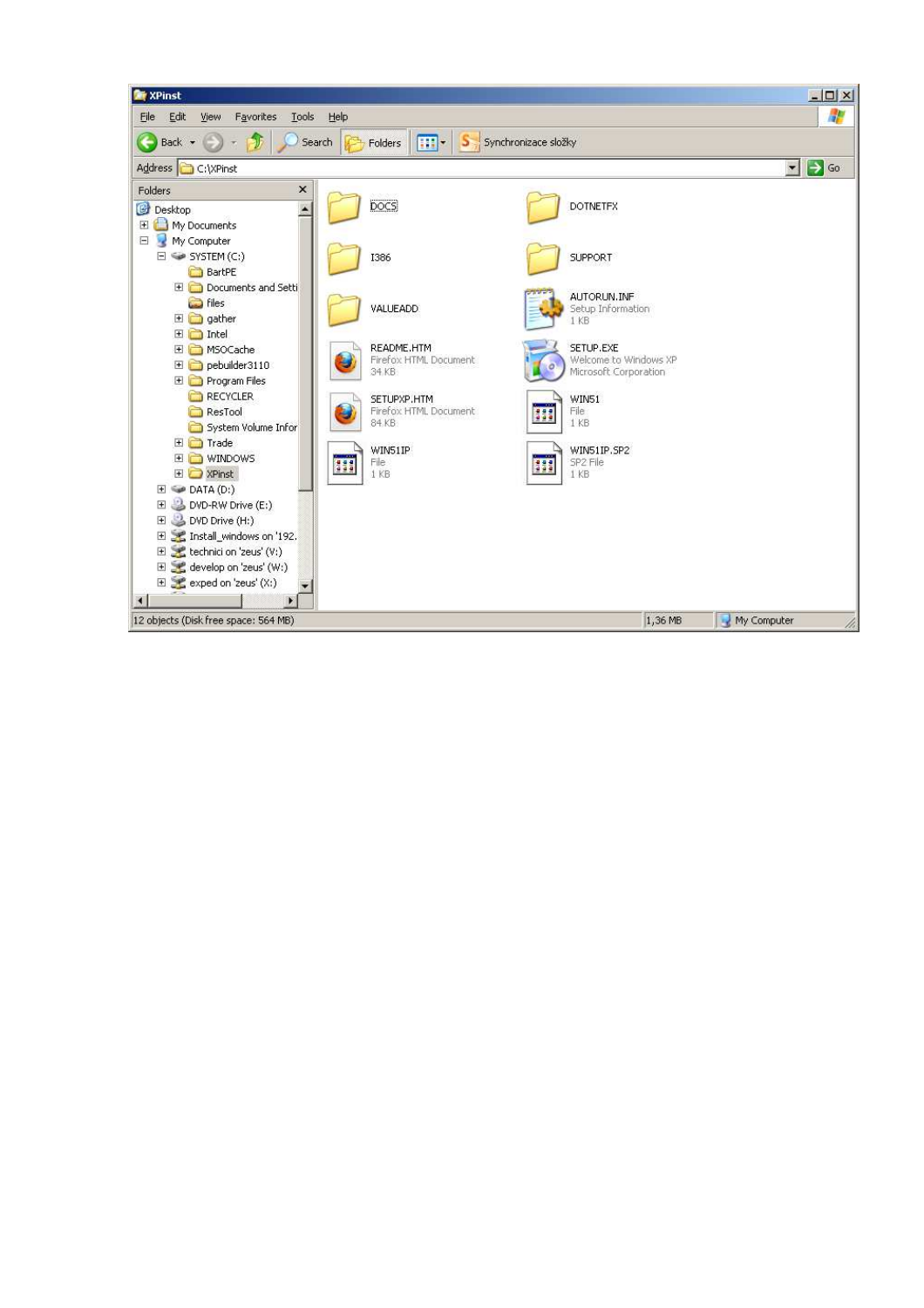#### **5. Creating the boot disk BartPE with the help of the application PE Builder.**

Now enable the application pebuilder.exe, which we installed earlier (Point 3 Installation of the PE Builder) into the folder C:\pebuilder3110.

Into the field "Source: (path to Windows installation files)" enter the folder to where you copied the installation set Windows XP, which means enter "C:\XPinst".

In the section "Media output" click on the option "Burn to CD/DVD". In the field "Burn using:" leave setting "StarBurn".

In the field "Device" you can choose the configuration for the burning of the media (only if you have more configurations to choose from).

| PE PE Builder v3.1.10                                                                                                                     |                      |
|-------------------------------------------------------------------------------------------------------------------------------------------|----------------------|
| Builder Source<br><b>Help</b>                                                                                                             |                      |
| Builder<br>Source: (path to Windows installation files)<br>c:\XP¦nst\<br>Custom: (include files and folders from this directory)          | $\cdots$<br>$\cdots$ |
| Output: (C:\pebuilder3110\BartPE)                                                                                                         |                      |
| BartPE                                                                                                                                    |                      |
| Media output<br>$\heartsuit$ None<br>C Create ISO image: (enter filename)                                                                 |                      |
| C:\pebuilder3110\BartPE.iso                                                                                                               | $\cdots$             |
| $\nabla$ Eject after burn<br>© Burn to CD/DVD<br>AutoErase RW<br>StarBurn<br>Burn using:<br>E:) TSSTcorp DVD+-RW TS-L632H D200<br>Device: |                      |
| Build<br>Plugins<br>Exit                                                                                                                  |                      |

To check whether you correctly addend the TrustPort Antivirus BartPE Plugin, you can click on "Plugins" and verify that there is this Plugin present.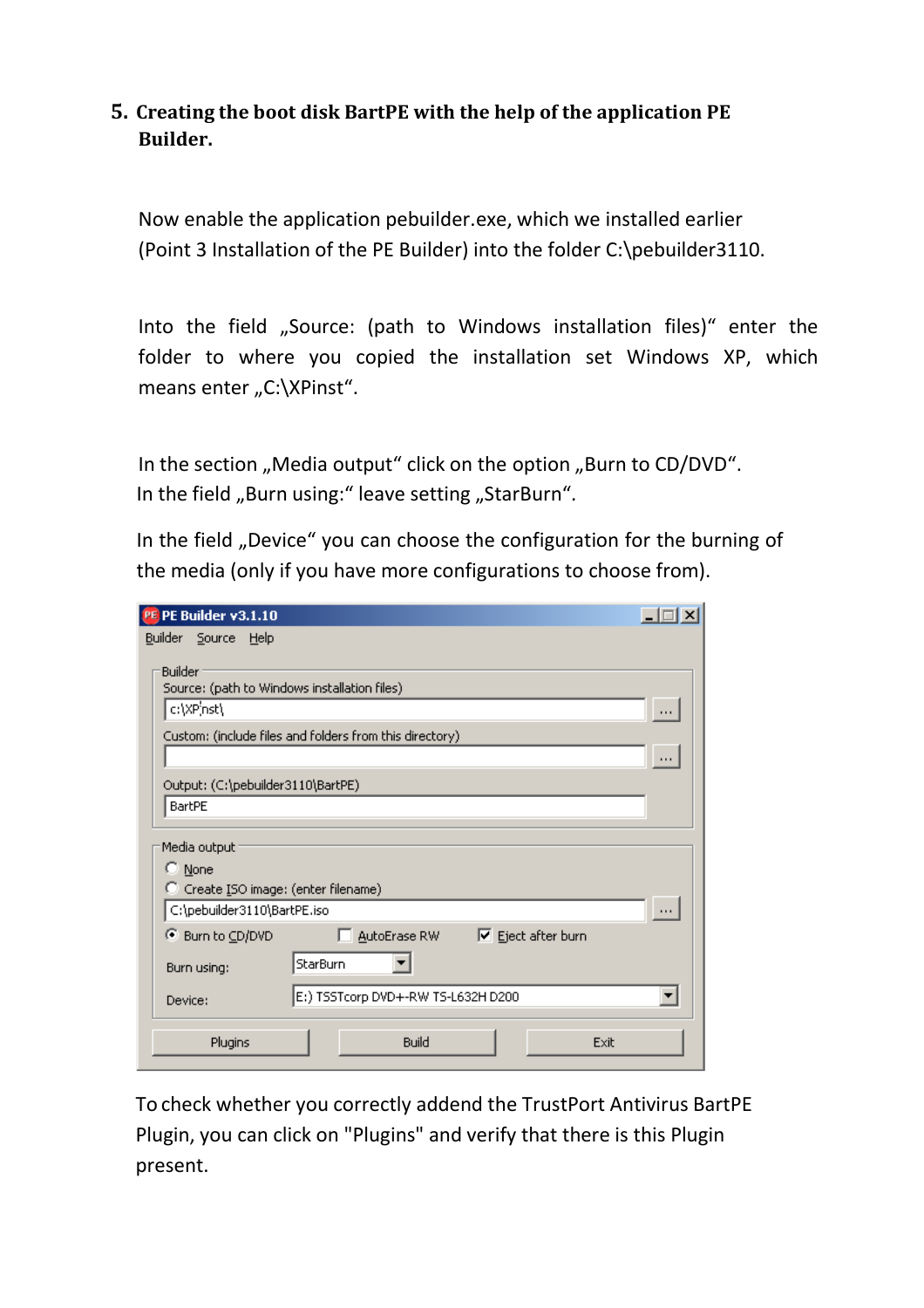|              | PE PE Builder v3.1.10 - Plugins                           | $\vert x \vert$                            |
|--------------|-----------------------------------------------------------|--------------------------------------------|
| Plugin list: |                                                           |                                            |
| Enabled      | Name                                                      | File<br>$\blacktriangle$                   |
| Yes          | BARTPE: Network Support                                   | bartpe\bartpe.inf                          |
| No.          | Boot Fix (Enabling "Press any key to boot from CD")       | bootfix\bootfix.inf                        |
| Yes          | Check Disk (chkdsk,exe)                                   | chkdsk\chkdsk.inf                          |
| Yes          | Customize                                                 | !custom\custom.inf                         |
| No           | Deep Burner Free                                          | deepburner\deepburner.inf                  |
| No           | Disk Commander v1.1                                       | dskcmd\dskcmd.inf                          |
| No.          | Dos 16-bit support for WinPE                              | dospe\Dospe.inf                            |
| Yes          | Drive SnapShot                                            | snapshot\snapshot.inf                      |
| No.          | ERD Commander 2002                                        | erd2002\erd2002.inf                        |
| No           | IrfanView                                                 | irfanview\irfanview.inf                    |
| Yes          | Keyboard Layout (read PluginHelp)                         | keyboard\keyboard.inf                      |
| No           | McAfee Stinger                                            | stinger\stinger.inf                        |
| No           | McAfee VirusScan for Win32                                | mcafee\mcafee.inf                          |
| No.          | Nero Burning Rom                                          | nero burning rom\penero.inf                |
| Yes          | Nu2Menu                                                   | nu2menu\nu2menu.inf                        |
| Yes          | Nu2Shell                                                  | zz5\nu2shell\nu2shell.inf                  |
| Yes          | PENETCFG: Automatically start PE Network configurator     | penetcfg\autorun-penetcfg.inf              |
| Yes          | PENETCFG: PE Network configurator (theTruth)              | penetcfg\penetcfg.inf                      |
| No.          | PuTTY                                                     | putty\putty.inf                            |
| Yes          | RAMDisk [Nu2 Productions]                                 | ramdisk\ramdisk.inf                        |
| Yes          | Remote Desktop Client                                     | mstsc\mstsc.inf                            |
| No.          | RpcSS needs to launch DComLaunch Service first - SP2 only | dcomlaunch\dcomlaunch.inf                  |
| Yes          | Serial Mouse                                              | sermouse\sermouse.inf                      |
| Yes          | Startup Group                                             | autorun\autorun.inf                        |
| No.          | StarWind iSCSI Server                                     | StarWind\StarWind.inf                      |
| No.          | Symantec Ghost 8.0                                        | ghost8\ghost.inf                           |
| No.          | Total Commander v6                                        | total commander\totalcmd.inf               |
| <b>Yes</b>   | TrustPort Antivirus with Updater                          | TrustPort Antivirus BartPE plugin\tpav.inf |
| No.          | <b>UltraVNC</b>                                           | ultravnclultravnc.inf                      |
|              |                                                           |                                            |
|              | Enable/Disable<br>Close                                   | Config<br>Refresh                          |
|              | Add<br>Edit                                               | Help<br>Remove                             |

If everything is correct click on "Close", insert an empty medium into the

CD/DVD burner and after enable the creation of a boot CD by clicking on "Build".

By clicking on "Yes" you confirm the creation of the folder "C:\pebuilder3110\BartPE".



By clicking on "Agree" you confirm the licensing terms regarding Microsoft Windows XP.

After this the process for creating a boot CD is enabled.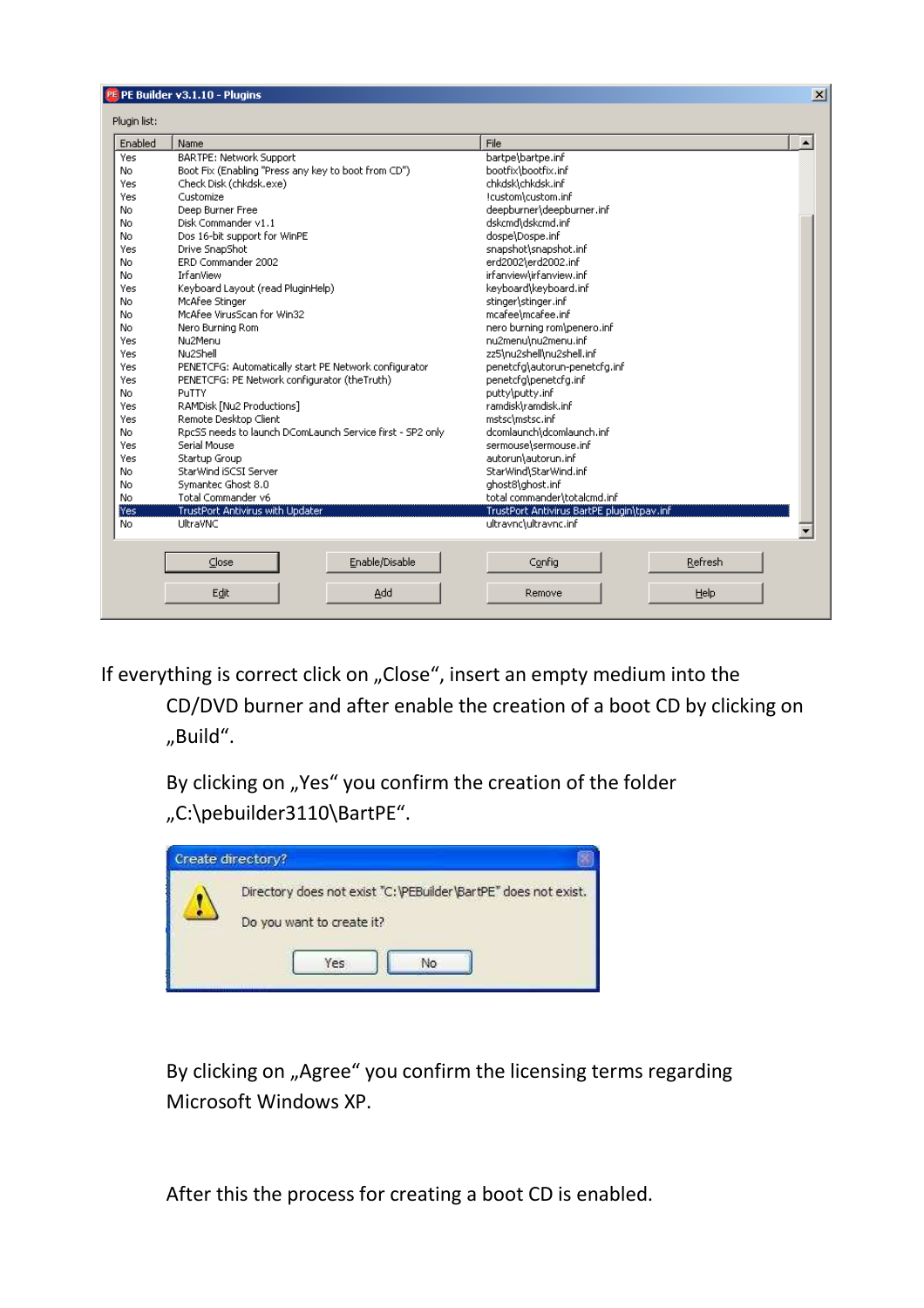| PE PE Builder v3.1.10 - Build                                                                                                                                                                                                                                                                                                                                                                                                                                                                                                                                                                                                                                                                                                                                                                                                                                                                                                                                                                                                                                                                                                                                                                                                                                                                                                                                                                                                                                                                                                                                                                                                                                                                                                                                                                                                                                                                                                                                                                                                                                                                                                                                                                                                                                                                                                                                                                                                                                                                                                                                                                                                                                                        | $\vert x \vert$ |
|--------------------------------------------------------------------------------------------------------------------------------------------------------------------------------------------------------------------------------------------------------------------------------------------------------------------------------------------------------------------------------------------------------------------------------------------------------------------------------------------------------------------------------------------------------------------------------------------------------------------------------------------------------------------------------------------------------------------------------------------------------------------------------------------------------------------------------------------------------------------------------------------------------------------------------------------------------------------------------------------------------------------------------------------------------------------------------------------------------------------------------------------------------------------------------------------------------------------------------------------------------------------------------------------------------------------------------------------------------------------------------------------------------------------------------------------------------------------------------------------------------------------------------------------------------------------------------------------------------------------------------------------------------------------------------------------------------------------------------------------------------------------------------------------------------------------------------------------------------------------------------------------------------------------------------------------------------------------------------------------------------------------------------------------------------------------------------------------------------------------------------------------------------------------------------------------------------------------------------------------------------------------------------------------------------------------------------------------------------------------------------------------------------------------------------------------------------------------------------------------------------------------------------------------------------------------------------------------------------------------------------------------------------------------------------------|-----------------|
| Operation: Closing/saving the registry hives<br>Error: 0<br>Warning: 0                                                                                                                                                                                                                                                                                                                                                                                                                                                                                                                                                                                                                                                                                                                                                                                                                                                                                                                                                                                                                                                                                                                                                                                                                                                                                                                                                                                                                                                                                                                                                                                                                                                                                                                                                                                                                                                                                                                                                                                                                                                                                                                                                                                                                                                                                                                                                                                                                                                                                                                                                                                                               |                 |
| Processing INF file: C:\pebuilder3110\pebuilder.inf. section: Default.AddReg<br>Processing INF file "C:\pebuilder3110\plugin\!custom\custom.inf"<br>Processing INF file: C:\pebuilder3110\plugin\!custom\custom.inf. section: SetupReg.AddReg<br>Processing INF file: C:\pebuilder3110\plugin\!custom\custom.inf. section: Default.AddReg<br>Processing INF file "C:\pebuilder3110\plugin\a43\a43.inf"<br>Processing INF file "C:\pebuilder3110\plugin\autorun\autorun.inf"<br>Processing INF file "C:\pebuilder3110\plugin\bartpe\bartpe.inf"<br>Processing INF file "C:\pebuilder3110\plugin\bst5\bst5.inf"<br>Processing INF file "C:\pebuilder3110\plugin\chkdsk\chkdsk.inf"<br>Processing INF file "C:\pebuilder3110\plugin\keyboard\keyboard.inf"<br>Processing INF file: C:\pebuilder3110\plugin\keyboard\keyboard.inf. section: SetupReq.AddReq<br>Processing INF file: C:\pebuilder3110\plugin\keyboard\keyboard.inf. section: Default.AddReg<br>Processing INF file "C:\pebuilder3110\plugin\mstsc\mstsc.inf"<br>Processing INF file "C:\pebuilder3110\plugin\nu2menu\nu2menu.inf"<br>Processing INF file: C:\pebuilder3110\plugin\nu2menu\nu2menu.inf. section: SetupReg.AddReg<br>Processing INF file "C:\pebuilder3110\plugin\peinst\peinst.inf"<br>Processing INF file "C:\pebuilder3110\plugin\penetcfg\autorun-penetcfg.inf"<br>Processing INF file "C:\pebuilder3110\plugin\penetcfg\penetcfg.inf"<br>Processing INF file "C:\pebuilder3110\plugin\ramdisk\ramdisk.inf"<br>Processing INF file: C:\pebuilder3110\plugin\ramdisk\ramdisk.inf. section: SetupReg.AddReg<br>Processing INF file "C:\pebuilder3110\plugin\sermouse\sermouse.inf"<br>Processing INF file: C:\pebuilder3110\plugin\sermouse\sermouse.inf. section: SetupReg.AddReg<br>Processing INF file "C:\pebuilder3110\plugin\snapshot\snapshot.inf"<br>Processing INF file "C:\pebuilder3110\plugin\TrustPort Antivirus BartPE plugin\tpay.inf"<br>Processing INF file: C:\pebuilder3110\plugin\TrustPort Antivirus BartPE plugin\tpav.inf. section: SetupReg.AddReg<br>Processing INF file: C:\pebuilder3110\plugin\TrustPort Antivirus BartPE plugin\tpav.inf. section: Software.AddReg<br>Processing INF file "C:\pebuilder3110\plugin\zz5\nu2shell\nu2shell.inf"<br>Processing INF file: C:\pebuilder3110\plugin\zz5\nu2shell\nu2shell.inf. section: SetupReg.AddReg<br>Closing/saving the registry hives<br>Saving hive: C:\PEBUILDER3110\BARTPE\I386\SYSTEM32\SETUPREG.HIV<br>Saving hive: C:\PEBUILDER3110\BARTPE\I386\SYSTEM32\CONFIG\SOFTWARE<br>Saving hive: C:\PEBUILDER3110\BARTPE\I386\SYSTEM32\CONFIG\DEFAULT<br>Closing hive: C:\PEBUILDER3110\BARTPE\I386\SYSTEM32\CONFIG\petmphive |                 |
| Close<br>Stop<br>$<<$<br>>                                                                                                                                                                                                                                                                                                                                                                                                                                                                                                                                                                                                                                                                                                                                                                                                                                                                                                                                                                                                                                                                                                                                                                                                                                                                                                                                                                                                                                                                                                                                                                                                                                                                                                                                                                                                                                                                                                                                                                                                                                                                                                                                                                                                                                                                                                                                                                                                                                                                                                                                                                                                                                                           |                 |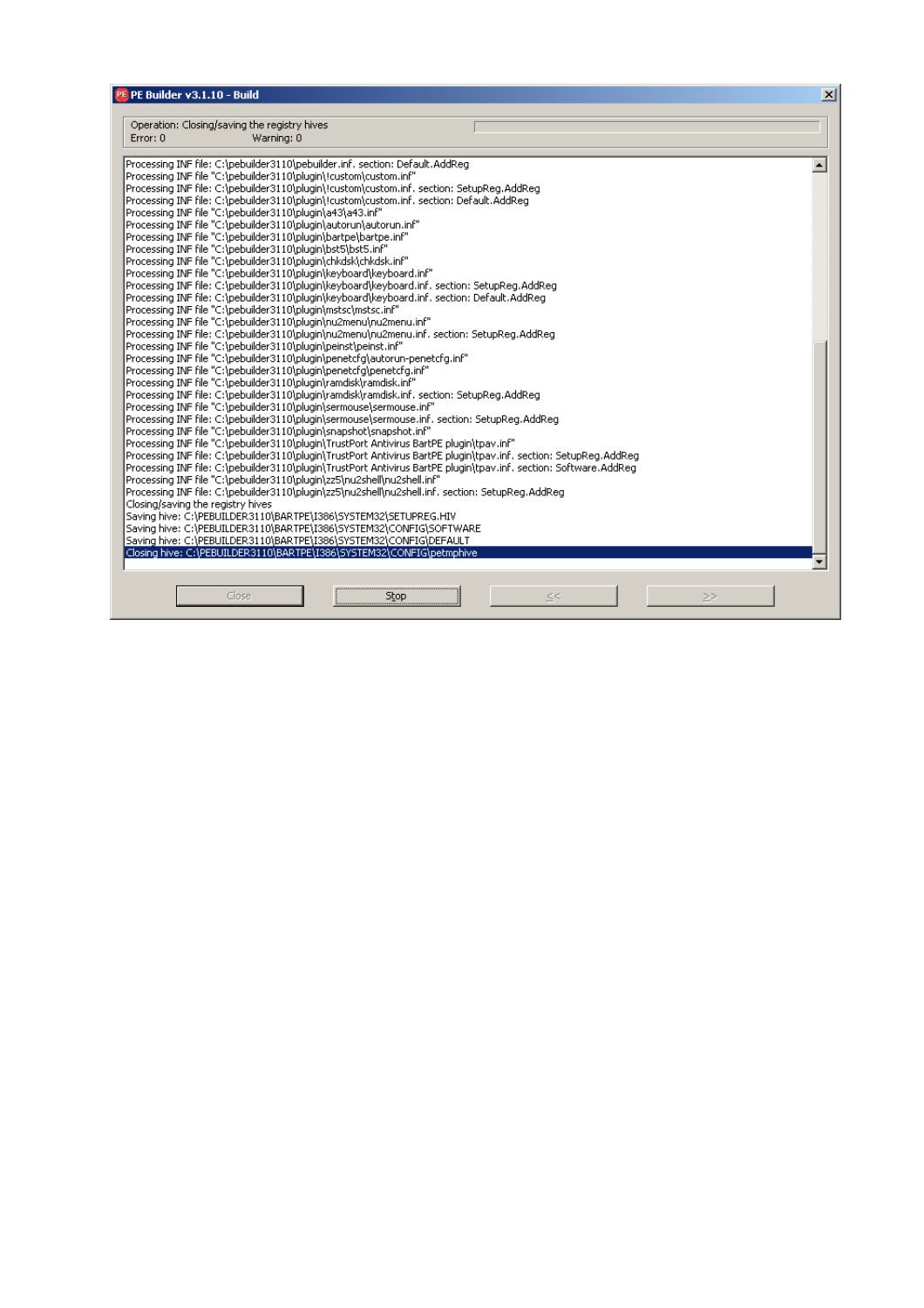After the process has finished you can click on "Close" and "Exit" to exit the PE Builder and delete the prepared boot Bart PE disk with the TrustPort Antivirus Plugin from the system.

| PE PE Builder v3.1.10 - Build<br>$\vert x \vert$                                                                                                                                                                                                                                                                                                                                                                                                                                                                                                                                                                                                                                                                                                                                                                                                                                                                                                                                                                                                                                                                                                                                                                                                                                                                                                                                                                                                                                                                                                                                                                                                                                                                                                                                                                                                                                                                                                                                                                                                                                                                                                                                                       |
|--------------------------------------------------------------------------------------------------------------------------------------------------------------------------------------------------------------------------------------------------------------------------------------------------------------------------------------------------------------------------------------------------------------------------------------------------------------------------------------------------------------------------------------------------------------------------------------------------------------------------------------------------------------------------------------------------------------------------------------------------------------------------------------------------------------------------------------------------------------------------------------------------------------------------------------------------------------------------------------------------------------------------------------------------------------------------------------------------------------------------------------------------------------------------------------------------------------------------------------------------------------------------------------------------------------------------------------------------------------------------------------------------------------------------------------------------------------------------------------------------------------------------------------------------------------------------------------------------------------------------------------------------------------------------------------------------------------------------------------------------------------------------------------------------------------------------------------------------------------------------------------------------------------------------------------------------------------------------------------------------------------------------------------------------------------------------------------------------------------------------------------------------------------------------------------------------------|
| Operation: Finished<br>Warning: 0<br>Error: 0                                                                                                                                                                                                                                                                                                                                                                                                                                                                                                                                                                                                                                                                                                                                                                                                                                                                                                                                                                                                                                                                                                                                                                                                                                                                                                                                                                                                                                                                                                                                                                                                                                                                                                                                                                                                                                                                                                                                                                                                                                                                                                                                                          |
| Processing INF file: "C:\pebuilder3110\plugin\mstsc\mstsc.inf"<br>Section: Append<br>Append file "C:\pebuilder3110\plugin\mstsc\mstsc_nu2menu.xml" to "C:\pebuilder3110\BartPE\Programs\Nu2Menu\nu2menu.xml"<br>Processing INF file: "C:\pebuilder3110\plugin\nu2menu\nu2menu.inf"<br>Processing INF file: "C:\pebuilder3110\plugin\peinst\peinst.inf"<br>Section: Append<br>Append file "C:\pebuilder3110\plugin\peinst\peinst_nu2menu.xml" to "C:\pebuilder3110\BartPE\Programs\Nu2Menu\nu2menu.xml"<br>Processing INF file: "C:\pebuilder3110\plugin\penetcfg\autorun-penetcfg.inf"<br>Processing INF file: "C:\pebuilder3110\plugin\penetcfg\penetcfg.inf"<br>Section: Append<br>Append file "C:\pebuilder3110\plugin\penetcfq\penetcfg_nu2menu.xml" to "C:\pebuilder3110\BartPE\Programs\Nu2Menu\nu2menu.xml"<br>Processing INF file: "C:\pebuilder3110\plugin\ramdisk\ramdisk.inf"<br>Section: Append<br>"Append file "C:\pebuilder3110\plugin\ramdisk\ramdmenu.xml" to "C:\pebuilder3110\BartPE\Programs\Nu2Menu\nu2menu.xml<br>Processing INF file: "C:\pebuilder3110\plugin\sermouse\sermouse.inf"<br>Processing INF file: "C:\pebuilder3110\plugin\snapshot\snapshot.inf"<br>Section: Append<br>"Append file "C:\pebuilder3110\plugin\snapshot\snapshot.xml" to "C:\pebuilder3110\BartPE\Programs\Nu2Menu\nu2menu.xml<br>Processing INF file: "C:\pebuilder3110\plugin\TrustPort Antivirus BartPE plugin\tpay.inf"<br>Section: Append<br>Append file "C:\pebuilder3110\pluqin\TrustPort Antivirus BartPE pluqin\tpav_nu2menu.xml" to "C:\pebuilder3110\BartPE\Programs\Nu2Menu\nu2menu.xrl<br>Processing INF file: "C:\pebuilder3110\plugin\zz5\nu2shell\nu2shell.inf"<br>Section: Append<br>Append file "C;\pebuilder3110\plugin\zz5\nu2shell\nu2shell_nu2menu.xml" to "C;\pebuilder3110\BartPE\Programs\Nu2Menu\nu2menu.xml"<br>Processing driver IDs<br>Checking for missing files<br>Builder has stopped because there are 1 build errors<br>No CD/DVD is burned, you must fix the errors!<br>Building done<br>There where 1 errors and 0 warnings<br>Use the $[<<]$ and $[>>]$ buttons to jump to Error/Warning.<br>Saved this log to: C:\pebuilder3110\pebuilder.log<br>$\blacksquare$ |
| Close<br>Stop<br>≤<<br>>>                                                                                                                                                                                                                                                                                                                                                                                                                                                                                                                                                                                                                                                                                                                                                                                                                                                                                                                                                                                                                                                                                                                                                                                                                                                                                                                                                                                                                                                                                                                                                                                                                                                                                                                                                                                                                                                                                                                                                                                                                                                                                                                                                                              |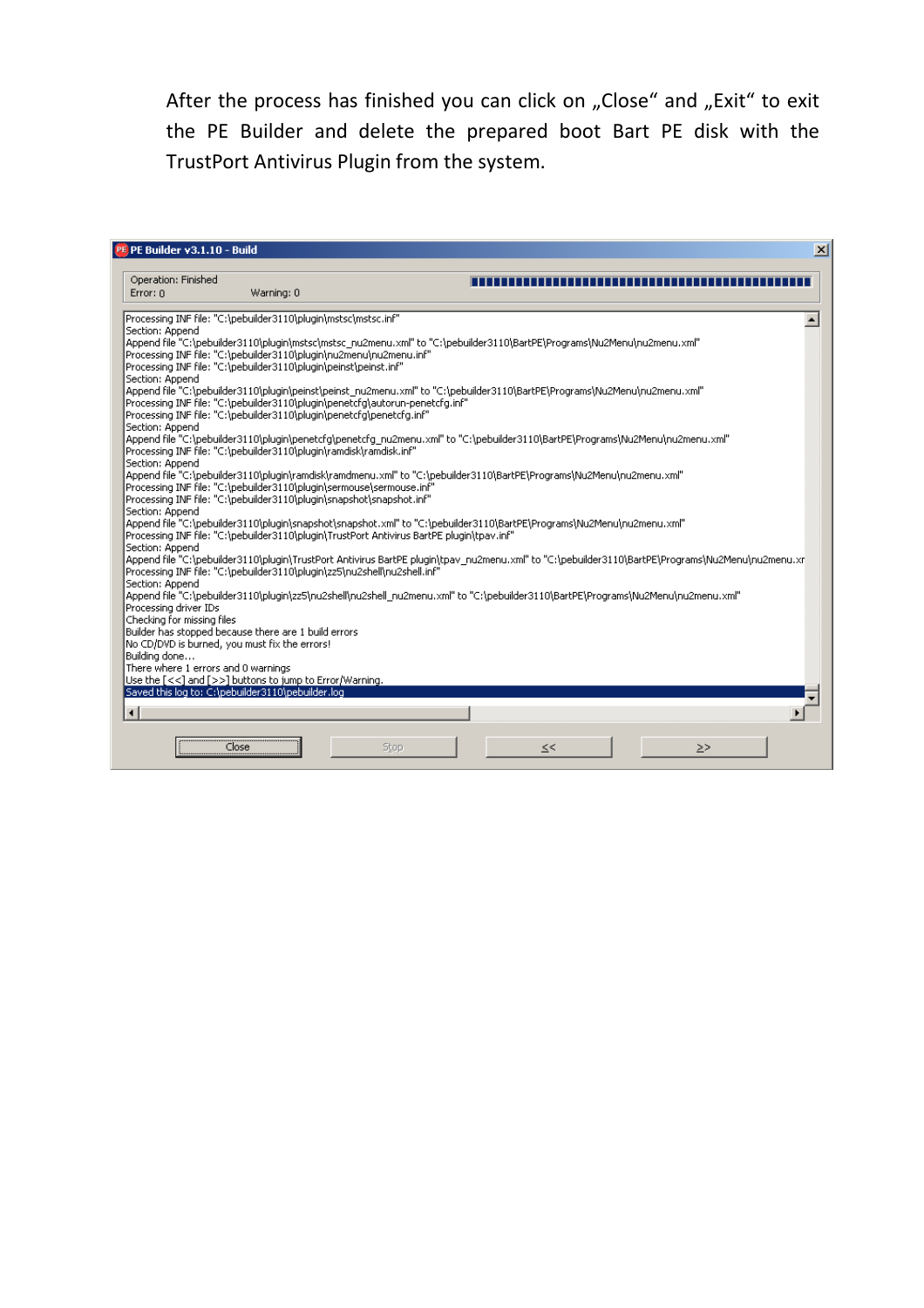# **4. Using BartPE boot disk with the TrustPort Antivirus Plugin.**

Once you have the boot BartPE medium with the TrustPort Antivirus Plugin (more Chapter 3. In depth description how to create boot CD with TrustPort Antivirus plugin), from this media you can start the virus infected computer and use it to remove the virus.

For you to be able to start the computer from the boot CD, you must firstly have the setting booting from CD-ROM not hard disk set in BIOS.

|            |                   |                                                       | PhoenixBIOS Setup Utility       |       |                                           |                                                                                                                                                                                                                                                                                                                                                                                                                                                                                                                                   |
|------------|-------------------|-------------------------------------------------------|---------------------------------|-------|-------------------------------------------|-----------------------------------------------------------------------------------------------------------------------------------------------------------------------------------------------------------------------------------------------------------------------------------------------------------------------------------------------------------------------------------------------------------------------------------------------------------------------------------------------------------------------------------|
|            | Main              | Advanced                                              | Security                        | Power | Boot                                      | Exit                                                                                                                                                                                                                                                                                                                                                                                                                                                                                                                              |
|            | CD-ROM Drive      |                                                       |                                 |       |                                           | Item Specific Help                                                                                                                                                                                                                                                                                                                                                                                                                                                                                                                |
|            | <b>Hard Drive</b> | *Removable Devices                                    | Network boot from AMD Am79C970A |       |                                           | Keys used to view or<br>configure devices:<br><enter> expands or<br/>collapses devices with<br/><math>a + or -</math><br/><ctrl+enter> expands<br/>all<br/><math>\langle</math>Shift + 1&gt; enables or<br/>disables a device.<br/><math>\langle \cdot \rangle</math> and <math>\langle \cdot \rangle</math> moves the<br/>device up or down.<br/>≺n&gt; May move removable<br/>device between Hard<br/>Disk or Removable Disk<br/><math>\langle d \rangle</math> Remove a device<br/>that is not installed.</ctrl+enter></enter> |
| F1<br>Esc. | Help<br>Exit      | 11<br>Select Item<br>Select Menu<br>$\leftrightarrow$ | $-1+$<br>Enter                  |       | <b>Change Values</b><br>Select > Sub-Menu | F9<br>Setup Defaults<br>Save and Exit<br>F10                                                                                                                                                                                                                                                                                                                                                                                                                                                                                      |

We can reach BIOS by pressing F2 on the keyboard or the Delete button during the loading process of the computer (depends on the manufacturer). You need to set booting from CD-ROM as the first priority means placing it highest on the list. Before exiting BIOS do not forget to save your changes by pressing F10.

After you can insert the boot CD into the CD-ROM and start the computer from it.

After a short while a window will appear with a message asking if you want to use a network card or not. Choose the option "Yes" otherwise you will not be able to actualize the antivirus program TrustPort Antivirus and the database of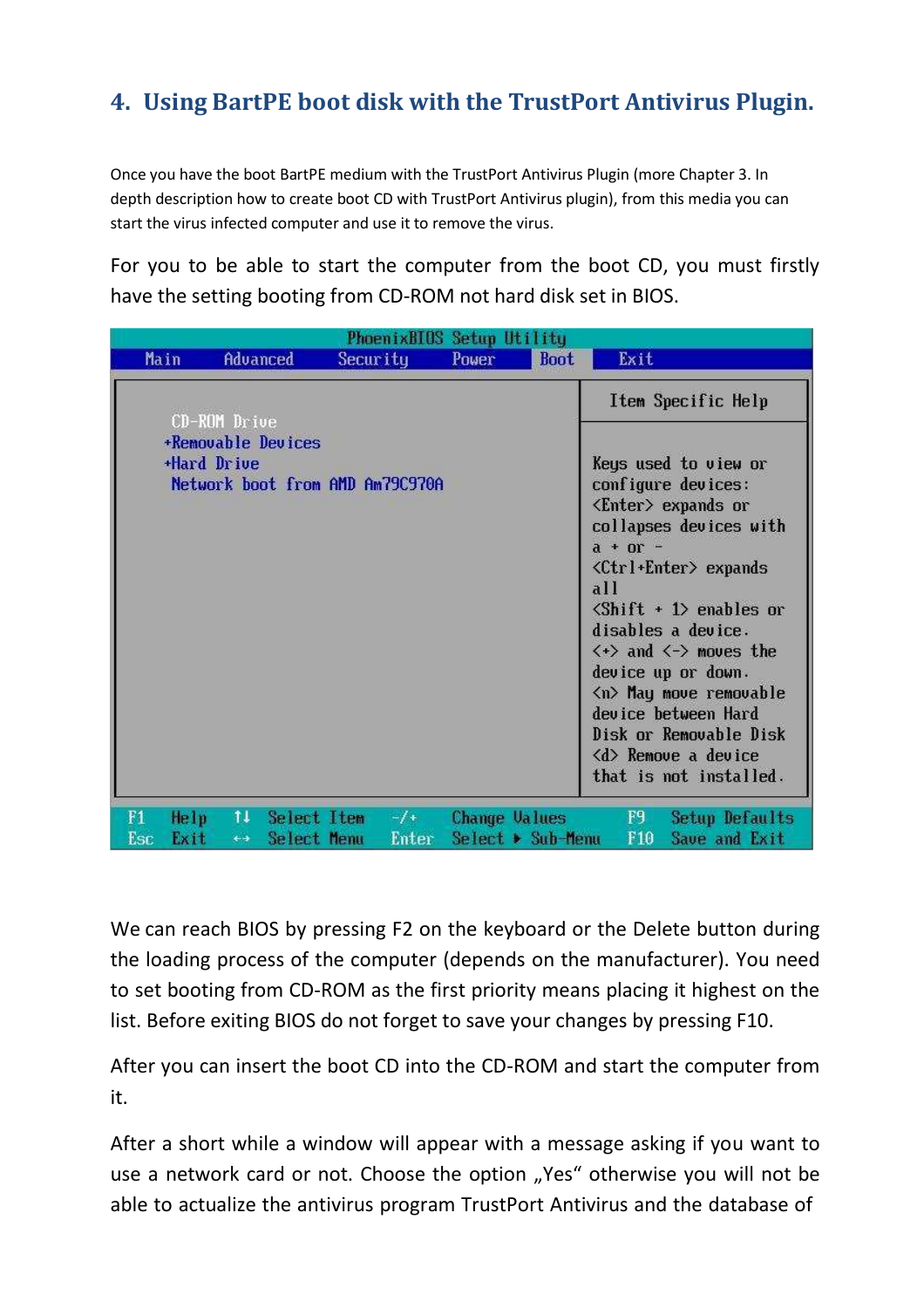the virus definitions, and therefore you will not be able to remove all the latest threats. For the successful actualization of the antivirus program it is necessary to have an internet connection.



In the next step you can select whether the IP address of your computer will be automatically assigned by the DHCP server (option Dynamic IP Address (DHCP)), or you will manually configure it yourself (option Static IP Address (manual)). Choose the option you normally use and click on  $n$ OK".

| Dynamic IP Address (DHCP) |                            |  |
|---------------------------|----------------------------|--|
|                           |                            |  |
|                           |                            |  |
|                           |                            |  |
|                           |                            |  |
|                           |                            |  |
|                           |                            |  |
|                           |                            |  |
|                           |                            |  |
|                           | Static IP Address (Manual) |  |

After the detection of the network card it is possible to either leave the automatic assigning of IP address, or you can set the IP address manually. In the second option set the IP address, Subnet Mask and Default Gateway.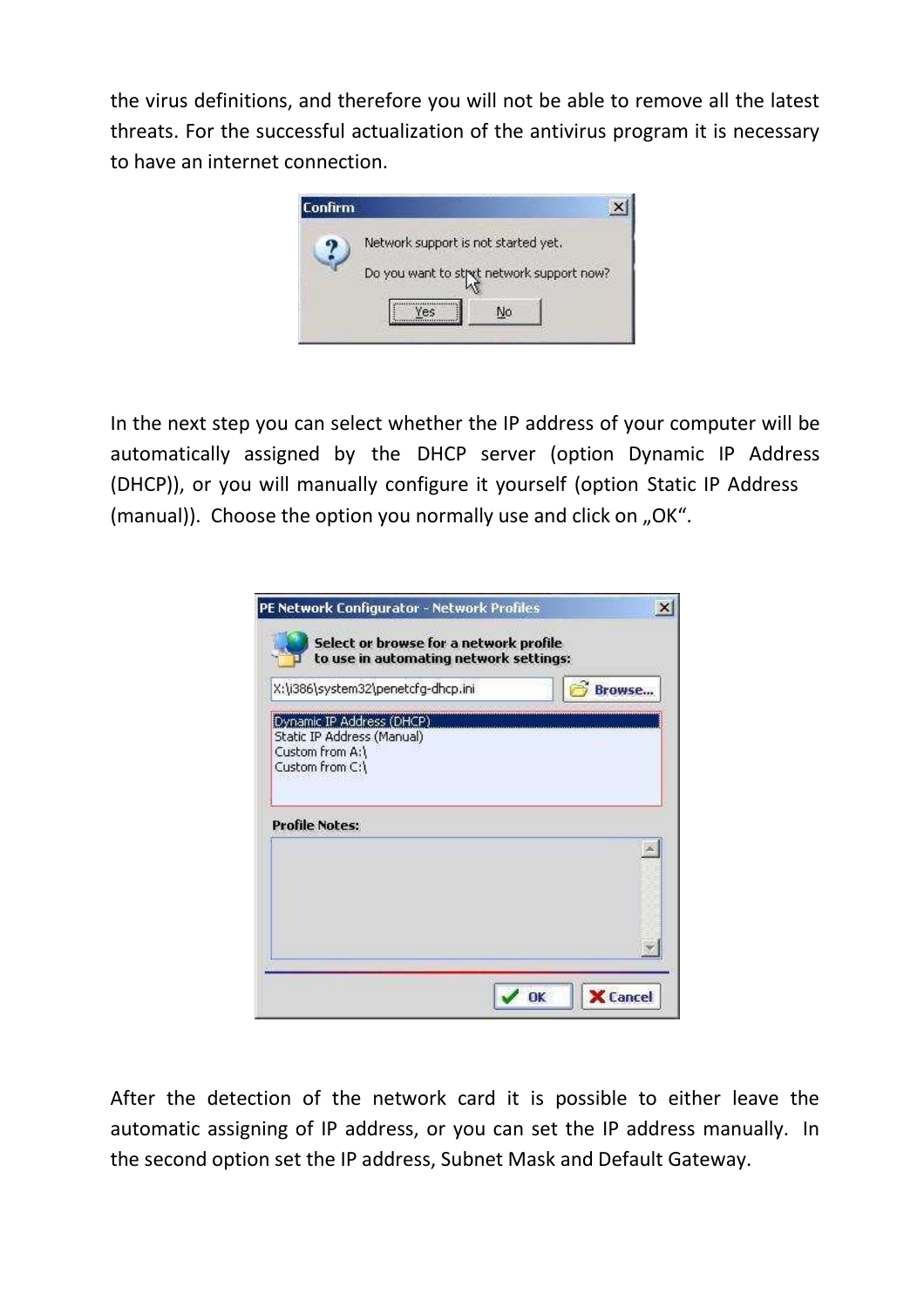| Network Drives                       |                               | File Sharing                          |    |                              |                          | a Refresh |
|--------------------------------------|-------------------------------|---------------------------------------|----|------------------------------|--------------------------|-----------|
| <b>Ethernet Adapters</b>             |                               |                                       |    |                              |                          |           |
|                                      |                               | AMD PCNET Family PCI Ethernet Adapter |    |                              |                          |           |
| Link Speed/Duplex Mode:              |                               | <b>Auto Detect</b>                    |    |                              |                          |           |
| <b>IP Addresses</b>                  |                               |                                       |    |                              |                          | 公         |
| · Obtain an IP address automatically |                               |                                       |    | Release                      | <b>Renew</b>             |           |
| Use the following IP address:        |                               |                                       |    |                              |                          |           |
| IP Address:                          |                               | E                                     | Ιü | $\mathbb{E}$                 | <b>Wore</b>              |           |
| Subnet Mask:                         |                               |                                       |    |                              |                          |           |
| Default Gateway:                     |                               | H.                                    |    |                              | <b><sup>∉</sup></b> More |           |
|                                      |                               |                                       |    | Use static gateway addresses |                          |           |
| DNS & WINS                           |                               |                                       |    |                              |                          | ¥         |
|                                      | <b>Network Identification</b> |                                       |    |                              |                          | ¥         |

If you have set everything correctly and you have an internet connection, you can enable the actualization of TrustPort Antivirus.

In the case that the actualization does not work correctly, it could be because of the following reasons:

- The network card settings are not correct
- You do not have a current internet connection
- You are using non standard controls on your computer which are not supported by the PE-Builder. In this case you must add these controls when creating the boot BartPE media (more info in section Creation of the TrustPort Antivirus BartPE Plugin).

Click in the left bottom corner on "GO" and then choose "Programs", "TrustPort Antivirus" and "Update TrustPort Antivirus".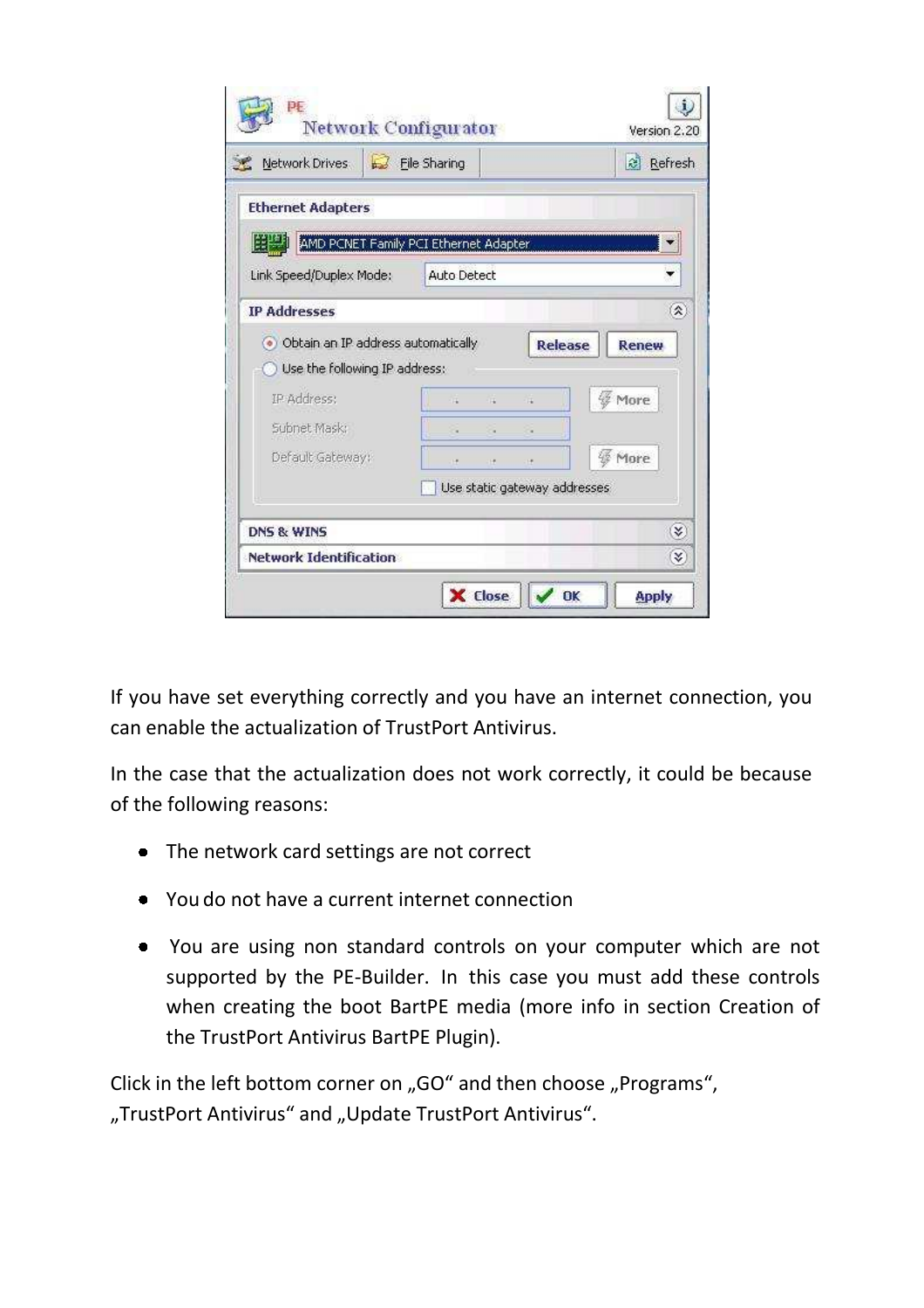|                      | <b>Accessories</b>                          | Scan all disks<br>Scan all local disks                               |
|----------------------|---------------------------------------------|----------------------------------------------------------------------|
| Programs<br>System   | System Tools                                | Scan all removable disks                                             |
| Command Prompt (CMD) | A43 File Management Utility                 | Scan selected target                                                 |
| <b>Run</b>           | Startup                                     | Scan all disks (RAMDISK)                                             |
| About                | Bart Stuff Test                             | Scan all local disks (RAMDISK).                                      |
| Shut down            | Remote Desktop Connection<br>Drive SnapShot | Scan all removable disks (RAMDISK)<br>Scan selected target (RAMDISK) |
|                      | <b>TrustPort Antivirus</b>                  | Update TrustPort Antivirus (RAMDISK)                                 |

Actualization of TrustPort Antivirus occurring …

| <b>17</b> [100%] TrustPort Antivirus Updater         |         |                   | $\Box$<br>x <sub>1</sub> |
|------------------------------------------------------|---------|-------------------|--------------------------|
| TrustPort Antivirus Updater                          |         |                   |                          |
| TrustPort Antivirus is up to date, no update needed. |         |                   | Close                    |
|                                                      | 100%    |                   |                          |
| About Manual                                         |         |                   |                          |
| Package                                              | Size    | Status            |                          |
| Xenon                                                | 0 bytes | Update not needed |                          |
| Argon                                                | 0 bytes | Update not needed |                          |
|                                                      |         |                   |                          |

After the actualization of TrustPort Antivirus, you can start removing the virus from the computer by clicking on "GO" in the bottom left corner and then by choosing "Programs", "TrustPort Antivirus" and "Scan all local disks".

| Programs             | Accessories                                 | Scan all disks<br>Scan all local disks                                             |
|----------------------|---------------------------------------------|------------------------------------------------------------------------------------|
| System               | System Tools                                | Scan all removable disks                                                           |
| Command Prompt (CMD) | A43 File Management Utility                 | Scan selected target                                                               |
| <b>Run</b>           | Startup                                     | Scan all disks (RAMDISK)                                                           |
| About                | Bart Stuff Test                             | Scan all local disks (RAMDISK)                                                     |
| Shut down            | Remote Desktop Connection<br>Drive SnapShot | <b>IAS</b><br>Scan all removable disks (RAMDISK)<br>Scan selected target (RAMDISK) |
|                      | <b>TrustPort Antivirus</b>                  | Update TrustPort Antivirus (RAMDISK)                                               |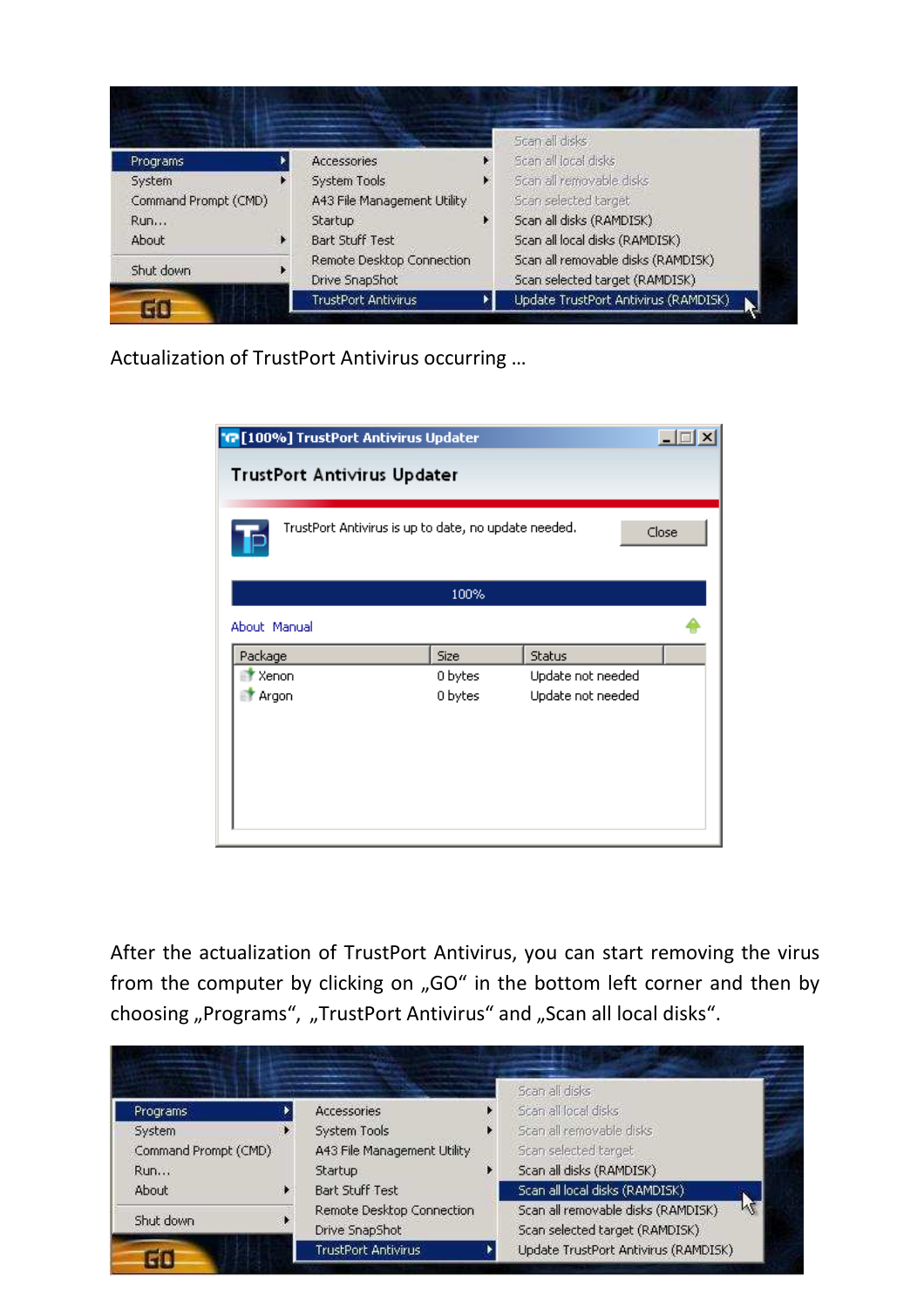Scanning of the virus infected computer is occurring…

|                                    | <b>12 TrustPort Total Protection 2012</b>                                              | $ \Box$ $\times$ |
|------------------------------------|----------------------------------------------------------------------------------------|------------------|
| <b>On-Demand Scanner</b>           |                                                                                        |                  |
| Scanning:<br>Directory:<br>Target: | CRangeDecoder.class<br>C:\ts and Settings\Admin\Desktop\Minecraft.exe\LZMA\<br>$C_{i}$ |                  |
| successfully solved.               | On the whole 500 files were scanned, 0 infections were found and 0 of them were        |                  |
| Manual<br>About                    | Display Report<br>Pause                                                                | Cancel           |

In the event that an infection has been found, the user then has to determine which action to choose. It is possible to delete the infected file, rename it, or it can be left alone.

|                      | <b>P</b> TrustPort Total Protection 2012                                                                                       |  |  |  |  |
|----------------------|--------------------------------------------------------------------------------------------------------------------------------|--|--|--|--|
|                      | Choose action                                                                                                                  |  |  |  |  |
|                      | <b>VIRUS ALERT !!!</b><br>An infection has been found. Please choose an<br>action that should be done to handle the infection. |  |  |  |  |
| Reason:              | Affected file: C:\p\eicarcom2.zip\eicar_com.zip\eicar.com<br><b>Infected!</b>                                                  |  |  |  |  |
| Name:<br>Action      | EICAR-Test-File (not a virus) (Xenon)                                                                                          |  |  |  |  |
| ⊙ Deny access!       |                                                                                                                                |  |  |  |  |
| ○ <u>R</u> epair     |                                                                                                                                |  |  |  |  |
| ○ R <u>e</u> name    |                                                                                                                                |  |  |  |  |
| ○ Move to quarantine |                                                                                                                                |  |  |  |  |
| $\circ$ Delete       |                                                                                                                                |  |  |  |  |
| About Manual         | ОK                                                                                                                             |  |  |  |  |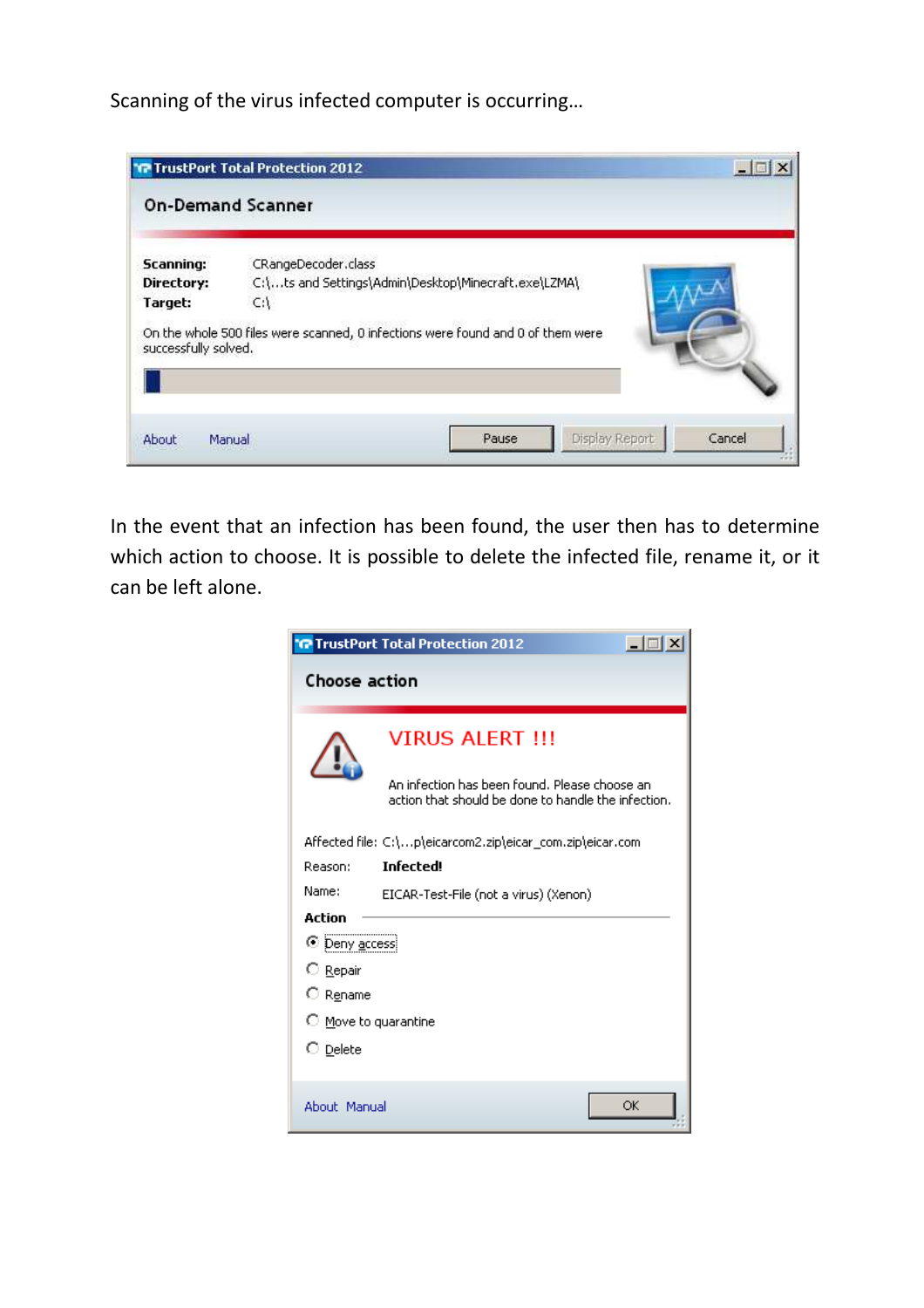### **5. Possible problems**

#### **Problem :**

**1. The infected hard disk is not accessible.**

**Cause: You are most like using controls for the hard disk which are not supported by the PE Builder.**

**Solution: During the creation of BartPE media it is necessary to add the required controls. You will find more information about this problem in Chapter 3** , Creation of the TrustPort Antivirus BartPE Plugin.<sup>"</sup>

**2. Actualization of TrustPort Antivirus cannot occur, network disks are not accessible.**

**Cause: Network interface is not configured properly.**

Solution: Click on "GO", choose "System", "Network", "PE Network **Configurator" and configure the network interface.**

**Cause: You are using non standard controls for the network card which are not supported by the PE Builder.**

**Solution: During the creation of the BartPE media it is necessary to add the required controls. You will find more information about this**  problem in Chapter 3, Creation of the TrustPort Antivirus BartPE Plugin.<sup>"</sup>

**3. Scanning of the hard disk cannot be switched on, the actualization**  process of the virus samples ends with the message "Unexpected **error".**

**Cause: Un-sufficient operating memory RAM.**

**Solution: TrustPort Antivirus BartPE Plugin can be used on computers which have a minimal of 512 MB RAM. You need to raise the size of the operating memory.**